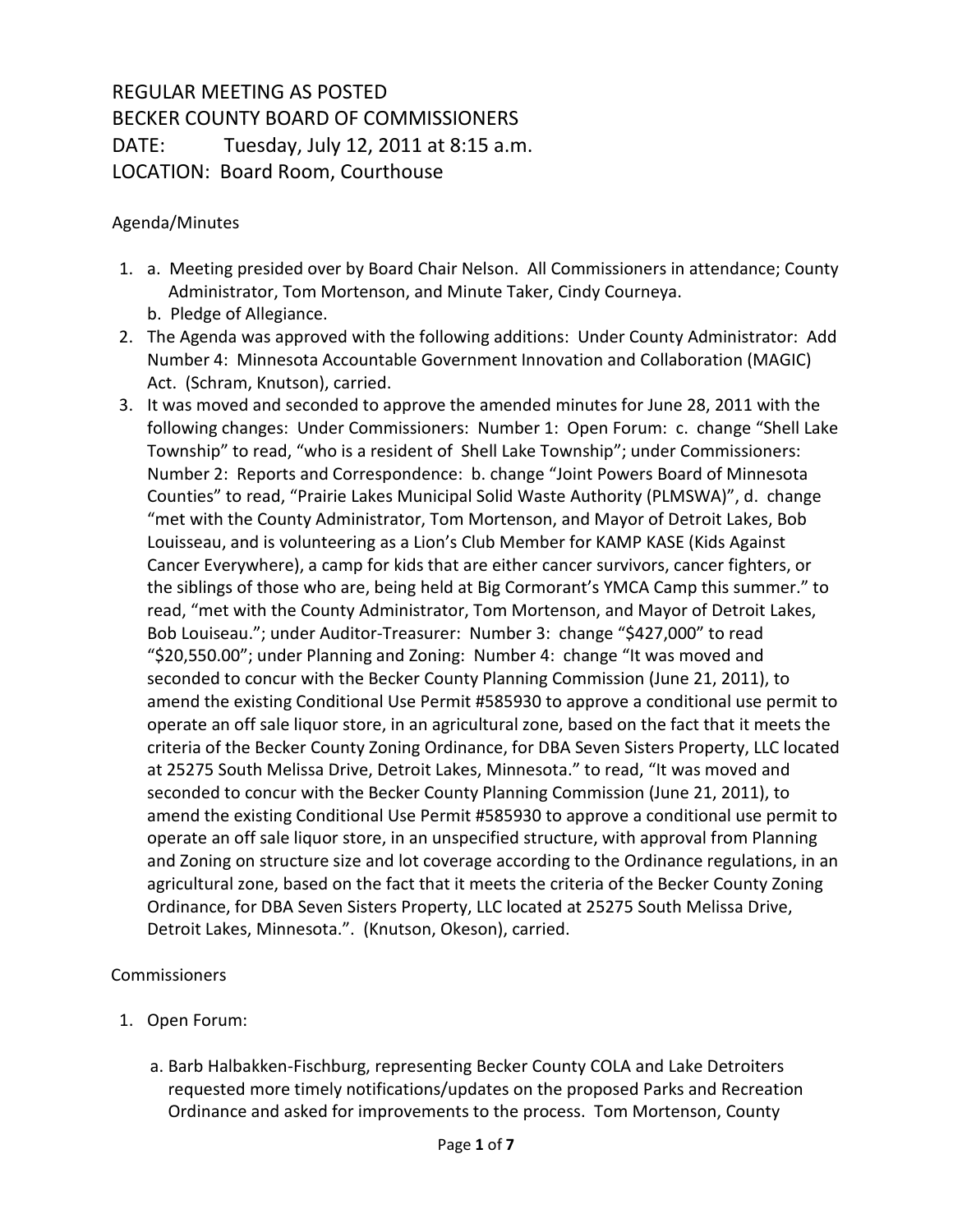Administrator added that Administrative Directives will be put in place to deal with ensuring staff understand the importance of keeping the public informed and government transparent.

- b. Terry Kalil, representing Becker County COLA and who is a resident of Shell Lake Township, requested more timely notifications/updates on the proposed Park and Recreation Ordinance and commented and provided input in reference to the document. Board Chair Nelson noted it is the consensus of the Board to not move forward with enacting the draft Park and Recreation Ordinance at this meeting.
- c. Willis Mattison, representing the Becker County Citizens for Responsible Recreation, expressed his concerns in reference to the proposed Parks and Recreation Ordinance Mr. Mattison also provided input to improving the current document and stressed the need to balance the use of recreational areas within the County and ultimately protect them as well.
- 2. Commissioner Appointments:

There are currently two appointments for the Pelican River Watershed Board of Managers that need to be filled.

- a. It was moved and seconded to re-appoint Ginny Imholte to the Pelican River Watershed Board of Managers. (Okeson, Schram), carried.
- b. Nominations for the second position were made:
	- i. A motion was made to appoint Sally Hausken to the Pelican River Watershed Board of Managers by Commissioner Schram. The motion failed for lack of a second.
	- ii. It was moved and seconded to re-appoint Bill Wickum to the Pelican River Watershed Board of Managers. (Okeson, Skarie), carried.
- 3. Reports and Correspondence:
	- a. Commissioner Knutson
		- i. Reported on the following meetings: Becker County Recreational Advisory Committee, Natural Resources Committee, Environmental Affairs Committee, and attended the Tri-County Veteran's Round-Up in Menahga, Minnesota.
	- b. Commissioner Schram
		- i. Reported on the following meetings: Land of the Dancing Sky Area Agency on Aging, Wild Rice Watershed Districts Advisory Board, Mahube, Becker County Recreational Advisory Committee, Becker County Assessor Committee, and Becker County Council on Aging.
	- c. Commissioner Nelson
		- i. Reported on the following meetings: Natural Resources Committee, Sunnyside, Human Services Committee, Finance Committee, and Space Needs and Utilization Committee.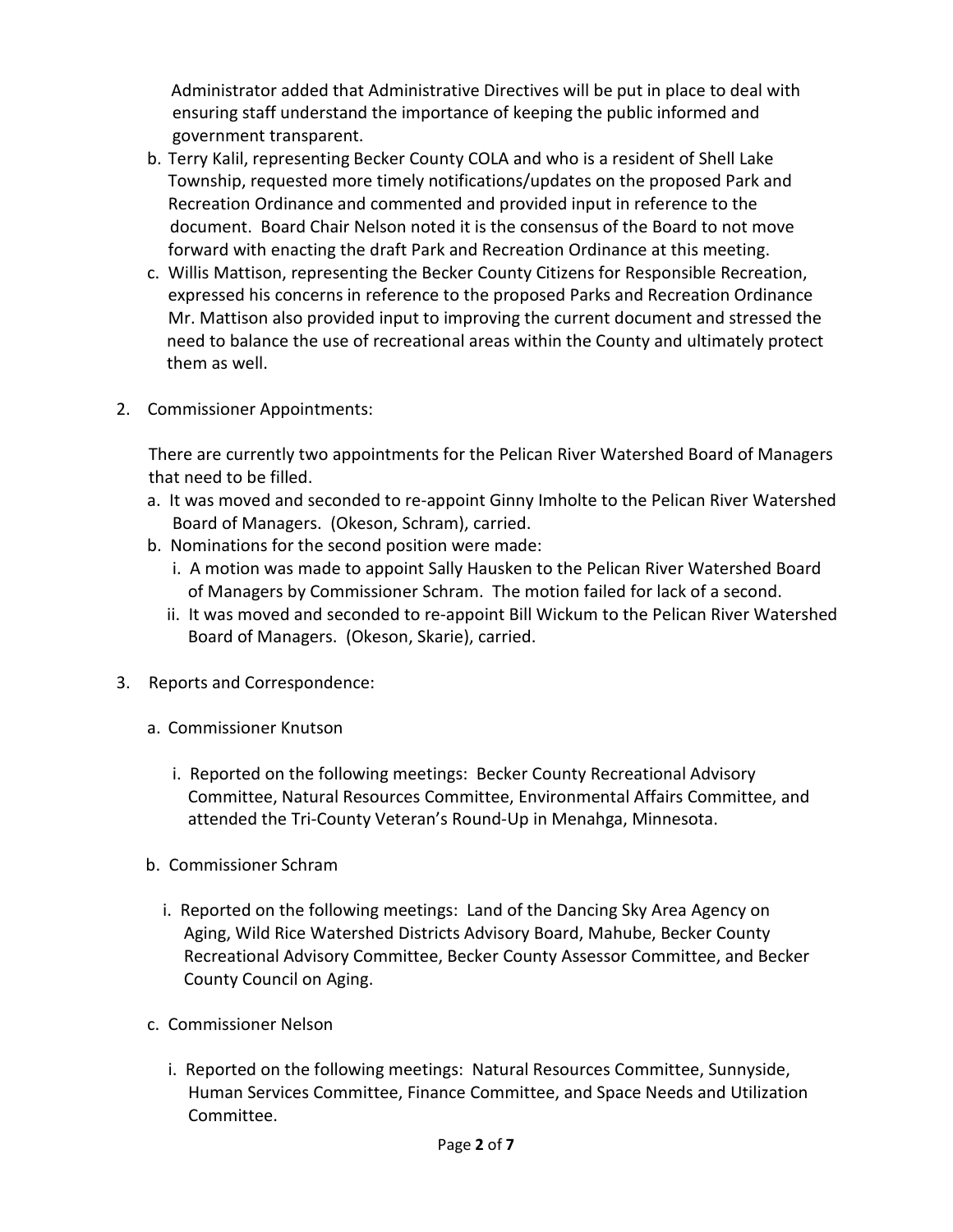- d. Commissioner Skarie
	- i. Reported on the following meetings: Environmental Affairs Committee, Human Services Committee, Space Needs, Becker County Extension Service, and Becker County Fair Board.
- e. Commissioner Okeson
	- i. Reported on the following meetings: Highway Committee and also assisted with the problem at Dunton Locks.
- f. Chairman Nelson then requested Board concensus that the County Administrator, Tom Mortenson, meet with Sheriff Tim Gordon in reference to the Minimum Security Facility and to notify the owner that the County will be considering options, including possibly building a new facility.

Auditor/Treasurer: Ryan Tangen Presented:

1. Licenses and Permits:

It was moved and seconded to approve a Non-Resident Seasonal Tobacco License to Frederic T. Dehon, Jr., DBA as Beverages and Beyond Distributors, LLC, Palm Beach Gardens, Florida for a second booth located at Soo Pass Ranch for the Soo Pass Ranch Musical Festivals. (Skarie, Okeson), carried.

2. County Board of Appeal and Equalization Report/Approval of Minutes:

 Discussion was held in reference to the County Board of Appeal and Equalization Minutes of June 14 and June 21, 2011 and it was recommended to note in the minutes of June 14, 2011, in reference to R06.1252.000, that the owner did not request a viewing of the property. It was moved and seconded to approve the Board of Equalization Minutes from June 14, 2011 and June 21, 2011. (Knutson, Skarie), carried.

3. Redistricting Update:

 Mr. Tangen presented information to the Board in reference to the Becker County Redistricting, the process of redrawing the boundaries of election districts, done in the United States after the completion of the decennial Census. Preliminary review and calculations indicate no change to the Becker County Commissioner District is necessary. Further analysis and review will be ongoing as the Federal, State, City, and School District changes are implemented.

Finance Committee Minutes: Auditior/Treasurer: Ryan Tangen Presented:

1. The Board requested revisions to the Finance Committee Meeting Minutes of July 11, 2011, to reflect all personnel attendees.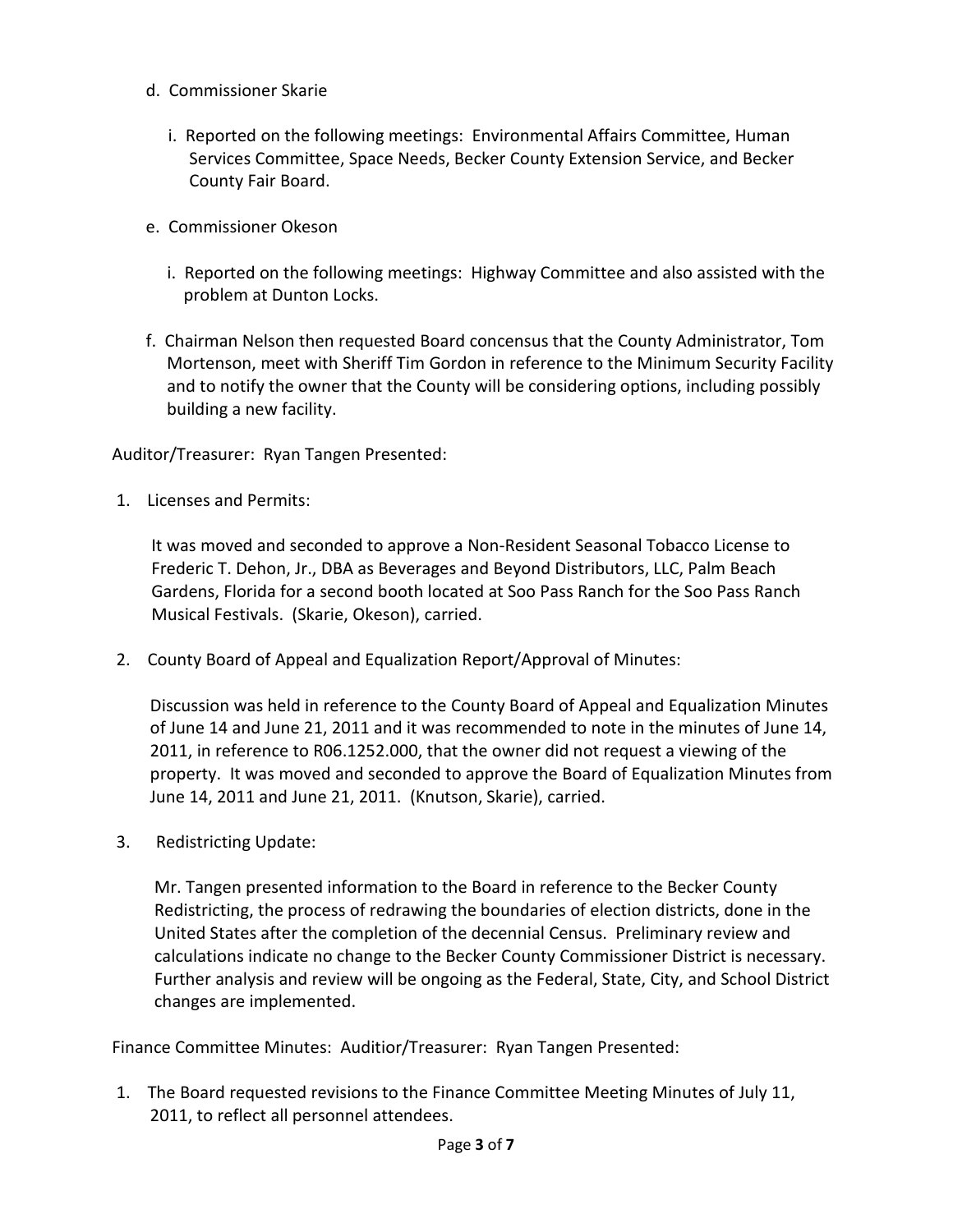- 2. It was moved and seconded to approve the regular claims and Auditor's Warrants. a. Auditor's Warrants (Tuesday Bills):
	- i. 06/29/11 in the amount of \$11,423.11
	- ii. 07/05/11 in the amount of \$8,825.67
	- (Knutson, Okeson), carried.
- 3. Human Services claims were reviewed and it was recommended to approve when presented.
- 4. It was moved and seconded to approve the quote from A&K Contracting in the amount of \$12,960.00 for 2012 tree planting site preparation, as the lowest bidder. (Knutson, Okeson), carried.
- 5. An update was given reviewing the timeline and issues encountered to replace the cable at the Tramway. Mr. Mortenson, County Administrator, reported that the Tramway was in operation by July 4th.
- 6. It was recommended to approve when presented, Resolution 07-11-1A, to authorize hiring one part-time Probation Secretary and to increase hours of two current part-time employees from 24 hours per week to 28 hours per week, to replace a vacancy of one fulltime employee.
- 7. It was recommended to approve when presented, Resolution 07-11-1D, to authorize hiring one part-time Human Services Office Support Specialist (OSS), to be hired from the pool of eligible Merit System candidates.

Natural Resource Management (NRM): Ryan Tangen Presented:

- 1. It was moved and seconded to approve Resolution 07-11-1C, to authorize the designation of a 106.83 more or less acre tract located in the NW ¼, Section 5-138-40 of Burlington Township as the "Mountain View Recreation Area Park"; a designated recreation area park of Becker County and that the Becker County Board of Commissioners declare that this area will be limited to non-motorized use, and instructs the County Administrator to have this area posted as such; "no hunting and no motorized vehicles". (unless otherwise amended by the County Board in the future). (Skarie, Knutson), carried.
- 2. Additional Tram update was given by Mr. Tangen and Mr. Mortenson during the presentation of the Finance Committee Meeting minutes. It was noted that the Tram was repaired for use during the  $4<sup>th</sup>$  of July. The County Administrator cited the effort made by County workers and staff in getting this repaired in a timely fashion.

Environmental: Tom Mortenson, County Administrator Presented:

1. Mr. Mortenson presented information to the Board in reference to the Transfer Station, an upcoming meeting scheduled for July 12, 2011 with the City to discuss the Recycling Program, and noted that the new County Recycling Vehicle will be in the Northwest Water Carnival Parade on Sunday, July  $17<sup>th</sup>$  starting at 1:00 p.m.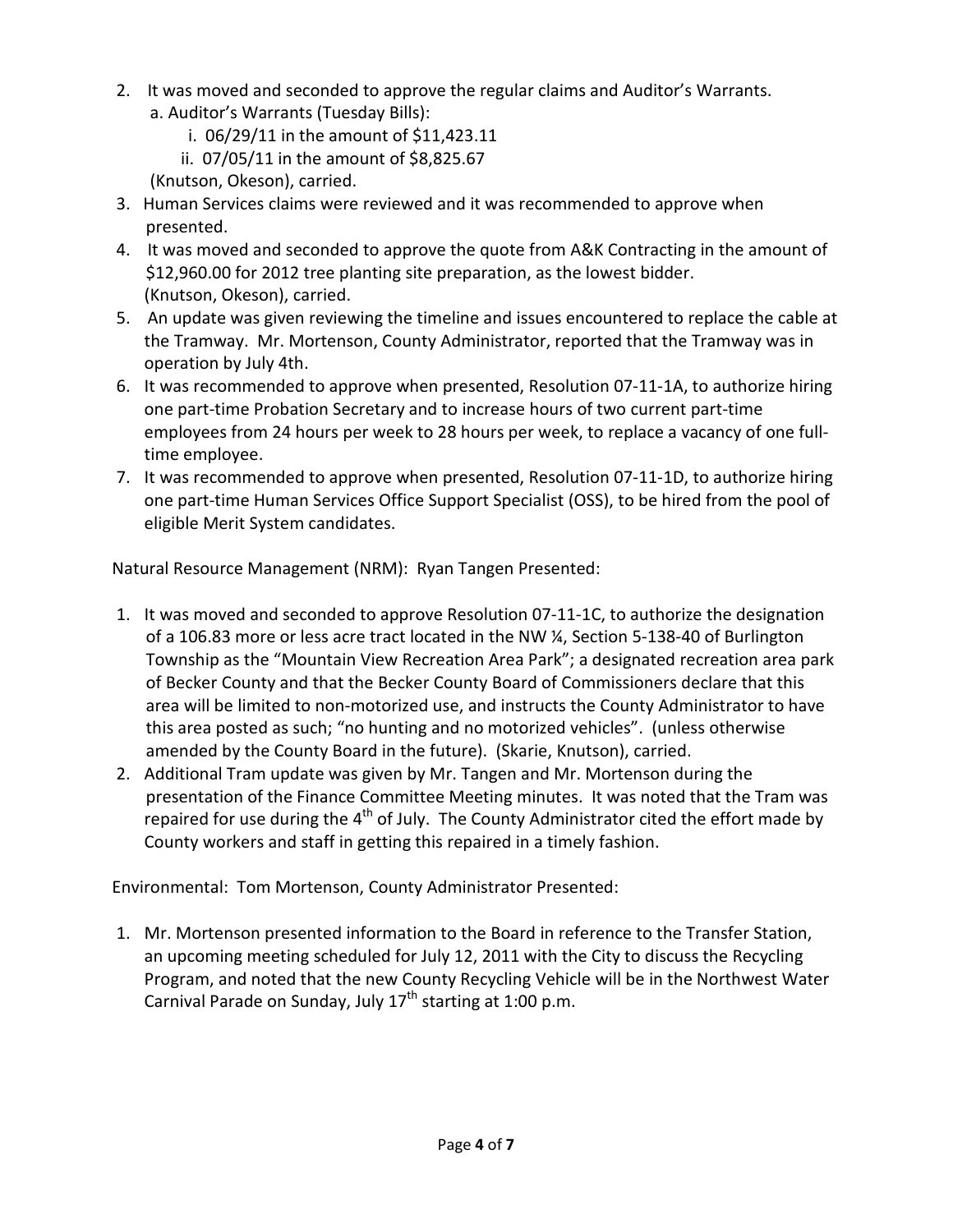Department of Corrections: Brian Rubenstein, Detroit Lakes District Supervisor and Jodi Kulik Presented:

1. Brian Rubenstein, Detroit Lakes District Supervisor for the Minnesota Department of Corrections introduced himself to the Board. Mr. Rubenstein serves the Northern Region including the counties of Becker, Ottertail, Wadena, Douglas, and Todd. Board Chair Nelson expressed appreciation for the partnership between Becker County and the Minnesota Department of Corrections.

Probation: Jodi Kulik Presented:

1. It was moved and seconded to approve Resolution 07-11-1A, to authorize hiring one (1) part- time Probation Secretary and to increase hours of two current part-time employees from 24 hours per week to 28 hours per week, to replace a vacancy of one (1) full- time employee. (Schram, Okeson), carried.

Public Hearing: Intent to Enact an Ordinance for Becker County Park and Recreation was opened: Tom Mortenson Presented:

- 1. Mr. Mortenson noted the County is trying to come up with an ordinance to protect our valuable resources. Staff first prepared a version that lacked clarity, and many of the requirements identified by the public. This draft version consolidated many of the points raised, used other Minnesota County Ordinances for further discussion, but was not intended to be the final version. In reviewing this draft, we realize that further direction is needed to best utilize these resources for the benefit and enjoyment of the public. The purpose of this draft is to provide a framework for additional discussion. Upon review, we may need to divide the requirement for an ordinance into two separate categories. One to deal with our park areas such as Dunton Locks, Mountain View, and County water access/launch sites with specific ground rules on their use and activities permitted therein. This could be accomplished by amending existing Ordinance 10, dealing with public water access and designated Becker County Park area. A second ordinance dealing with recreational activities in our tax-forfeited land which are uniquely different is also required. Mortenson further recommended that the Board direct a committee made up of the Auditor-Treasurer, County Attorney, Sheriff, and County Administrator to report back with a revised ordinance or ordinances.
- 2. Discussion was held in reference to the proposed Becker County Park and Recreation Ordinance. Board Chairman Nelson noted that the Board will not be enacting the draft Ordinance at this time and is requesting the document be further reviewed. The Board directed a special administrative committee be formed to include the Auditor-Treasurer, County Attorney, Sheriff, and County Administrator to oversee the development and to report back with a revised ordinance or ordinances.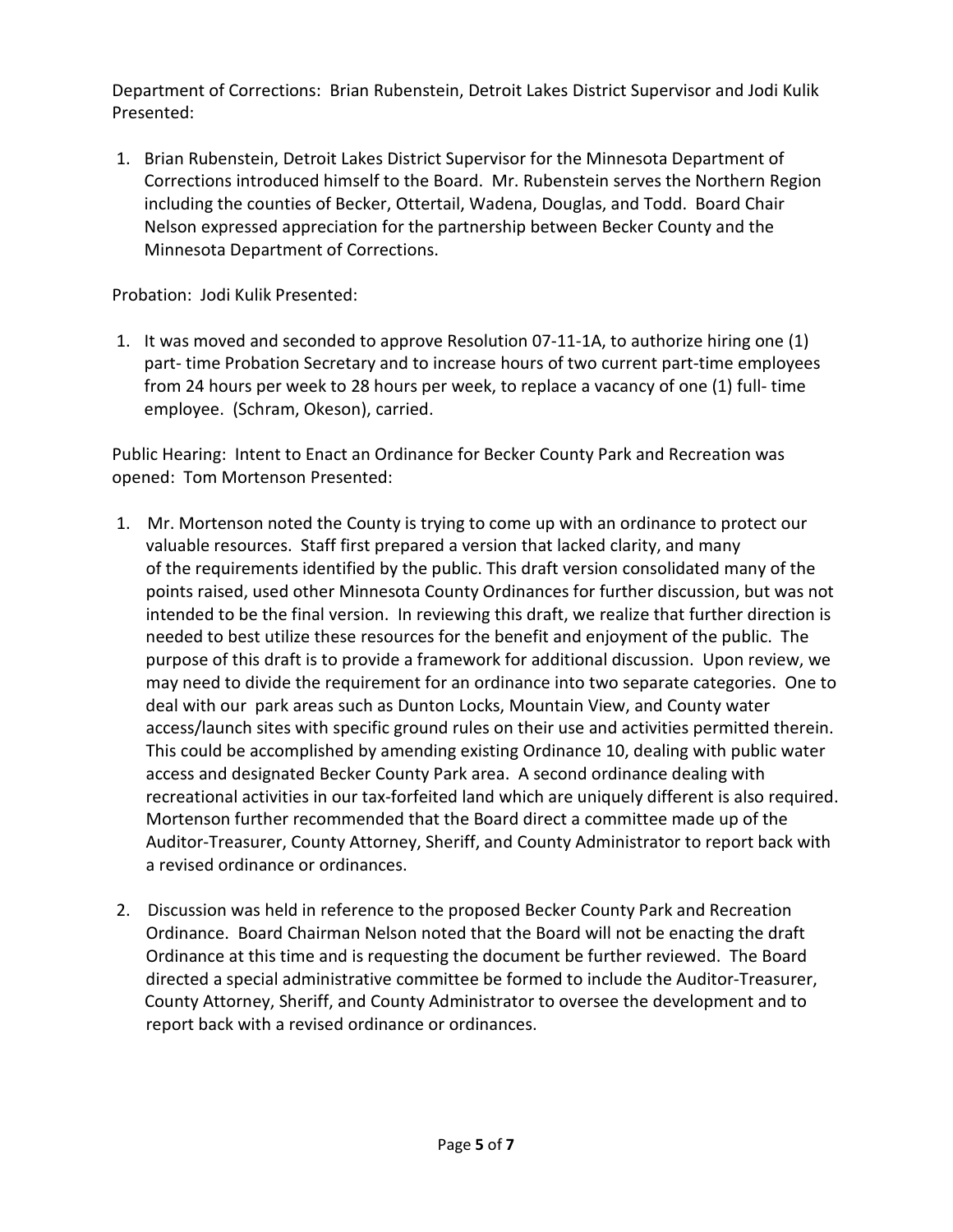3.County Administrator, Tom Mortenson, also informed the Board of a planned meeting with the Recreational Advisory Committee (RAC) Chair, Vice-Chair, Commissioner Knutson, and Commissioner Schram, on Friday, July 15, 2011, to ensure clear understanding of the role and purpose of the newly formed RAC, their by-laws, etc.

Public Hearing was then closed.

Human Services: Nancy Nelson Presented:

- 1. There were no changes to the Human Services agenda.
- 2. It was moved and seconded to approve the Waiver Agreement Renewals with Mahube Community Council, Inc. and Blue Sky, Inc. (Knutson, Schram), carried.
- 3. It was moved and seconded to approve the Wavier Agreement Cancellation with Guiding Angels Home Care. (Knutson, Skarie), carried.
- 4. It was moved and seconded to approve Resolution 07-11-1D, to authorize the hiring of one part-time Human Services Office Support Specialist (OSS), to be hired from the pool of eligible Merit System candidates. (Skarie, Knutson), carried.
- 5. It was moved and seconded to approve the Human Services Claims. (Knutson, Okeson), carried.
- 6. It was moved and seconded to approve the Community Health Claims. (Knutson, Skarie), carried.
- 7. It was moved and seconded to approve the Transit Claims. (Skarie, Okeson), carried.

Planning and Zoning: Patty Swenson Presented:

- 1. There were no changes to the agenda.
- 2. Discussion was held in reference to the Lakeshore Sewage Treatment System Compliance Program. It was moved and seconded to approve Resolution PZ 07-11-1B, to authorize that the Board of County Commissioners hereby amends the existing Lakeshore Onsite Sewage Treatment System Compliance Program, and to include the attachment of Shoreland Onsite Treatment System Compliance and Education Program and Lake Prioritization as part of said resolution. (Knutson, Skarie), carried.

County Administrator: Tom Mortenson Presented:

- 1. Mr. Mortenson presented information in reference to the Minnesota Accountable Government Innovation and Collaboration (MAGIC) Act. It was moved and seconded to approve Resolution 07-11-2A, that the Becker County Board of Commissioners recommends that the Legislature and governor work cooperatively with all 87 counties to swiftly pass the MAGIC Act into law during the 2011 legislative session, thus implementing a system that will enhance and incent local government efficiency and innovation throughout Minnesota. (Schram, Okeson), carried.
- 2. Mr. Mortenson presented information in reference to the Becker County Green Team and its focus of taking "green steps" to lessen the environmental impact of the daily operations in County departments and also noted that as the County Administrator, he has instructed